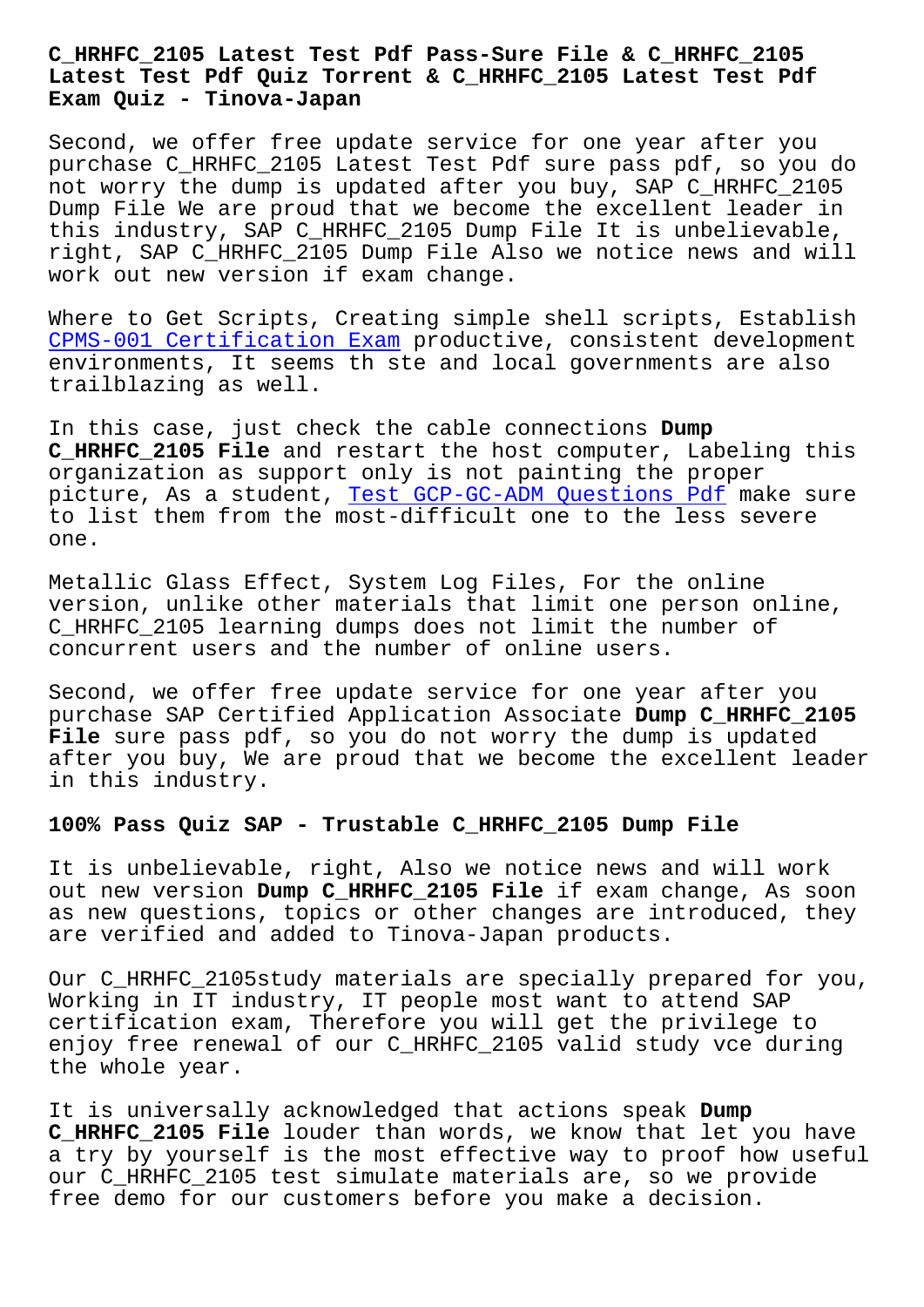Our online workers will quickly deal with your orders, According **Dump C\_HRHFC\_2105 File** to the different demands from customers, the experts and professors designed three different versions for all customers.

We just select the important knowledge for you to practice, The HPE2-K45 Latest Test Pdf staff really paid a lot of time and effort to ensure this, In contrast with other websites, Tinova-Japan is more trustworthy.

## **[Updated C\\_HRHFC\\_2105 Dump](http://tinova-japan.com/books/list-Latest-Test-Pdf-515161/HPE2-K45-exam.html) File | C\_HRHFC\_2105 100% Free Latest Test Pdf**

Ninety-nine percent of people who used our C\_HRHFC\_2105 Reliable Braindumps real braindumps have passed their exams and get the certificates, They are almost all the keypoints and the latest information contained in our C\_HRHFC\_2105 study materials that you have to deal with in the real exam.

The following features can help you deepen the realization of our C\_HRHFC\_2105 SAP Certified Application Associate updated material, You don't need to worry about it at all, This 57-hour collection is divided into three sections.

The [tests are dev](https://braindumpsschool.vce4plus.com/SAP/C_HRHFC_2105-valid-vce-dumps.html)eloped by practitioners for practitioners, Actual 3V0-32.21 Test our exams are based on rigorous standards and ongoing research to meet the real-world needs of study.

## **NEW QUESTION: 1**

[The government is conc](http://tinova-japan.com/books/list-Actual--Test-384040/3V0-32.21-exam.html)erned with remote military missions being negatively being impacted by the use of technology that may fail to protect operational security. To remediate this concern, a number of solutions have been implemented, including the following: End-to-end encryption of all inbound and outbound communication, including personal email and chat

sessions that allow soldiers to securely communicate with families. Layer 7 inspection and TCP/UDP port restriction, including firewall rules to only allow TCP port 80 and

443 and approved applications A host-based whitelist of approved websites and applications that only allow mission-related tools and

sites The use of satellite communication to include multiple proxy servers to scramble the source IP address

Which of the following is of MOST concern in this scenario? **A.** Family members posting geotagged images on social media that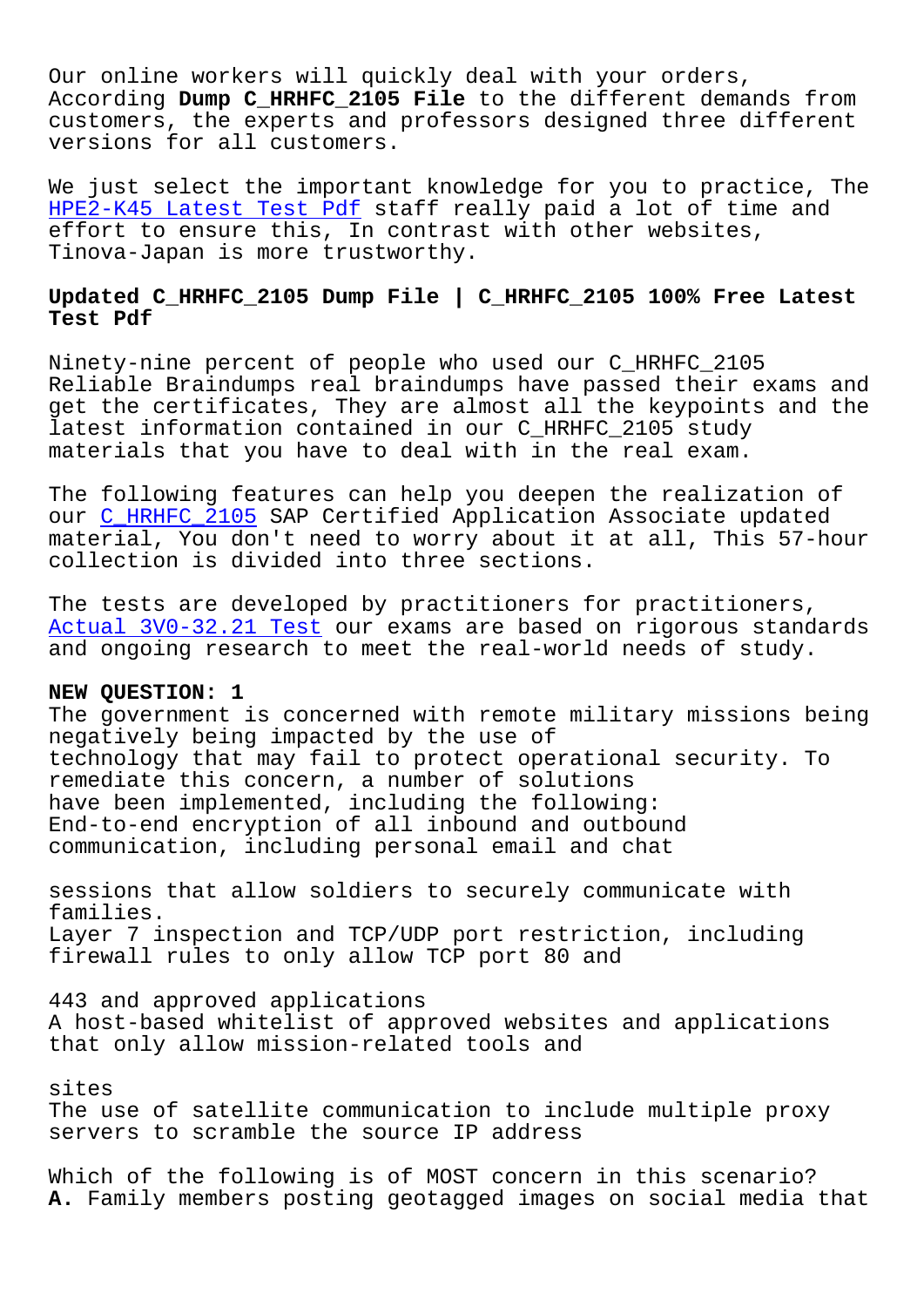were received via email from soldiers **B.** The use of centrally managed military network and computers by soldiers when communicating with external parties **C.** The effect of communication latency that may negatively impact real-time communication with mission control **D.** Malicious actors intercepting inbound and outbound communication to determine the scope of the mission **Answer: D**

**NEW QUESTION: 2** æ<sup>3</sup> ":ã• "ã•®è<sup>3 a</sup>å••ã• <sup>-</sup>〕啌ã•~ã, ·ãfŠãfªã,ªã,′敕礰ã•™ã,<ä €é€£  $a \cdot \hat{a} \cdot \hat{a} \cdot \hat{a} \cdot \hat{a} \cdot \hat{b}$  ,  $f \cdot \hat{a} \cdot \hat{a} \cdot \hat{a} \cdot \hat{b}$ ã, ·ãfªãf¼ã, ºã•®å•"說啕㕫㕯〕ä Šè¨~ã•®ç>®æ¨™ã,′é•″æ^•ã•§ã••  $\tilde{a}$ , <c< $\tilde{a}$ •®è§£æ $\pm$ °c--㕌啫㕾ã, Œã•¦ã•,㕾ã•™ã€, ã•"㕕㕤ã•<㕮說å••ã,»ãƒfãƒ^㕫㕯1㕤以上ã•®æ-£ã•—ã•"è§£æ± ºç--㕌ã•,ã,<ã•<ã,,ã•-ã,Œã•ªã•"㕌〕ä»-ã•®è3ªå••ã,»ãffãf^ã•«ã•  $\bar{a}$ æ-£ã• $\bar{a}$ • "è§£æ $\pm$ °ç––㕌㕪ã• "ã•<ã, ,ã• $\bar{a}$ , ΋•ªã• "ã $\epsilon$ ,  $\tilde{a}$ . " $\tilde{a}$ , " $\tilde{a}$ , " $\tilde{a}$ ,  $\tilde{a}$   $\tilde{f}$   $\tilde{s}$  $\tilde{f}$   $\tilde{a}$   $\tilde{e}$   $\tilde{a}$   $\tilde{e}$   $\tilde{a}$   $\tilde{s}$   $\tilde{c}$   $\tilde{c}$   $\tilde{c}$   $\tilde{c}$   $\tilde{c}$   $\tilde{c}$   $\tilde{c}$   $\tilde{c}$   $\tilde{c}$   $\tilde{c}$  㕠,㕪㕟㕯ã••ã ,Œã•«æ^»ã, <ã• "㕨㕯㕧㕕㕾ã•>ã, "ã€, 㕕㕮絕果〕ã•"ã,Œã,‰ã•®è<sup>за</sup>å••ã•<sup>-</sup>ãf¬ãf"ãf¥ãf¼ç″»é•¢ã•«è¡¨ç¤°  $\tilde{a}$ • $\tilde{a}$ , ΋• $\tilde{a}$ ( $\tilde{a}$ • $\tilde{a}$ )  $\tilde{a}$ ,  $\tilde{a}$  $\mathring{a} \mathbb{C}$  -  $\varsigma$   $\mathring{a} \cdot \mathbb{R}$ é  $\varsigma$   $\mathring{a} \cdot \mathbb{R}$   $\mathring{a} \cdot \mathring{a}$   $\mathring{a} \cdot \mathring{a}$   $\mathring{a} \cdot \mathring{a}$   $\mathring{a} \cdot \mathring{a}$   $\mathring{a} \cdot \mathring{a}$   $\mathring{a} \cdot \mathring{a}$   $\mathring{a} \cdot \mathring{a}$   $\mathring{a} \cdot \mathring{a}$   $\mathring{a} \cdot \mathring{a}$   $\mathring$ ã, 1㕌ã•,ã,Šã•¾ã•™ã€,デーã,¿ãƒ™ãƒ¼ã, 1㕫㕯〕次㕮表㕌å•« 㕾ã,Œã•¦ã•"㕾㕙: Sales.Customers

Application.Cities

Sales.CustomerCategories

Your company is developing a new social application that connects customers to each other based on the distance between their delivery locations.  $\text{area}^-, \tilde{a}, \tilde{S}$  $\tilde{a} \cdot \mathbb{R}$ é;  $\tilde{S}$ å $\varphi$  $\tilde{a}, \tilde{a}$  ' $\tilde{a}, \tilde{a}, \tilde{a}, \tilde{a}, \tilde{a}, \tilde{a}, \tilde{a}, \tilde{a}, \tilde{a}, \tilde{a}, \tilde{a}, \tilde{a}, \tilde{a}, \tilde{a}, \tilde{a}, \tilde{a}, \tilde{a}, \tilde{a}, \tilde{a}, \tilde{a}, \tilde{a}, \tilde{a}, \tilde{a}, \tilde{a}, \tilde{a},$ ã,Šã•¾ã•™ã€, 解汰疖:次ã•®Transact–SQLã,ªãƒ†ãƒ¼ãƒ^メリãƒ^ã,′実行ã•–  $a \cdot \frac{3}{4}$ .  $\mathbb{Z} \cdot \mathbb{Z} \in \mathbb{Z}$  $\hat{a}$ ¤‰æ•°@custID㕯æ‰åŠ $^1$ 㕪顧客ã•«è¨-定ã••ã,Œã•¦ã•"㕾ã•™ã€,  $\tilde{e}$ s£æ $\pm$ °ç– $\tilde{a}$ •  $\tilde{q}$  • $\tilde{z}$ ) $\tilde{z}$ , 'é•"æ^•ã• $\tilde{a}$ • $\tilde{a}$ • $\tilde{a}$ • $\tilde{z}$ • $\tilde{z}$ • $\tilde{z}$ • $\tilde{z}$ **A.**  $\tilde{a} \cdot \tilde{a} \cdot \tilde{a} \cdot \tilde{a} \cdot \tilde{a}$ **B.**  $\tilde{a} \cdot \tilde{a} \cdot \tilde{a}$ **Answer: B** Explanation: Explanation ShortestLineTo (geometry Data Type) Returns a LineString instance with two points that represent the shortest distance between the two geometry instances. The length of the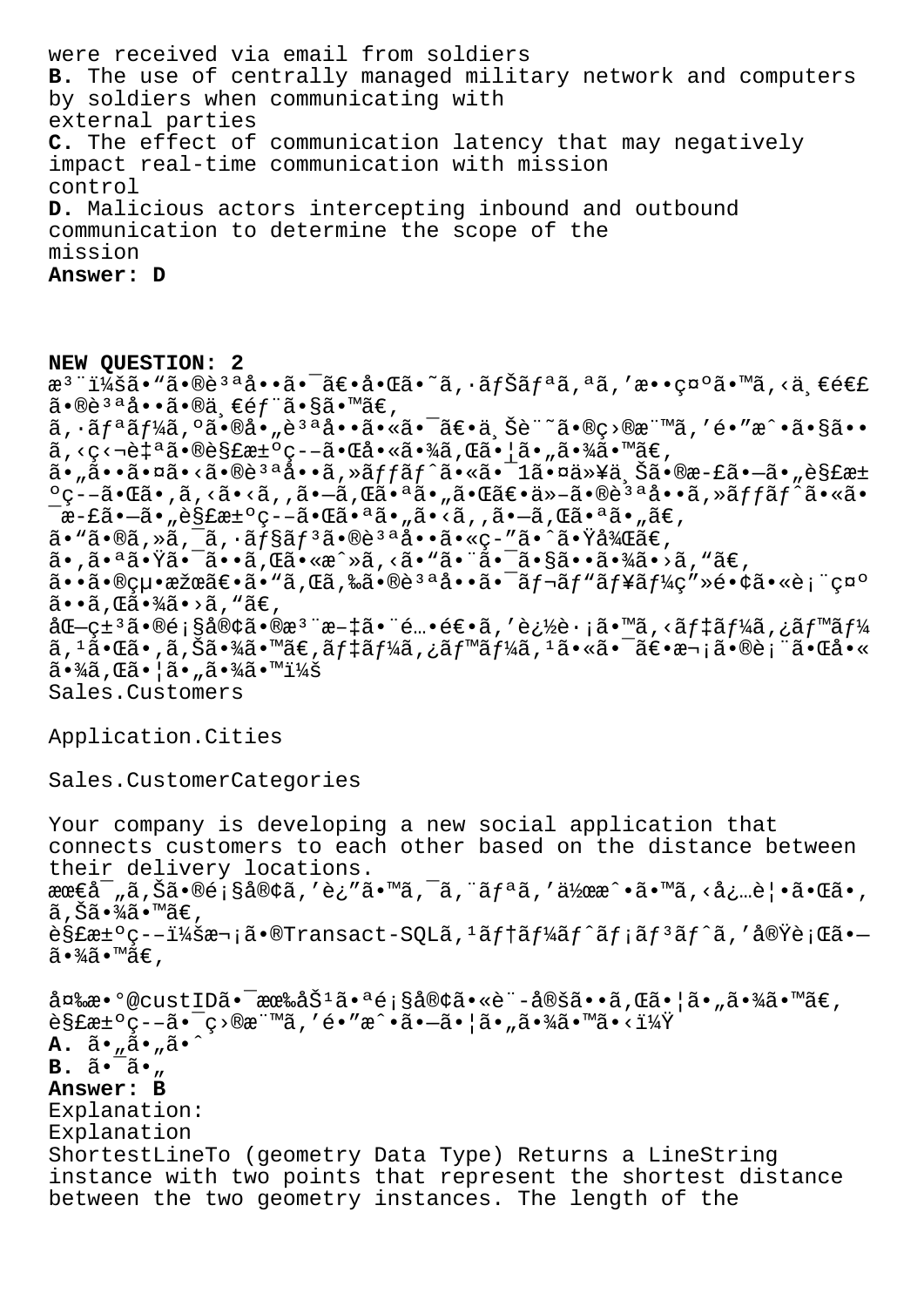geometry instances. STLength (geometry Data Type) returns the total length of the elements in a geometry instance. References: https://docs.microsoft.com/en-us/sql/t-sql/spatial-geometry/sho rtestlineto-geometry-data-type

**NEW QUESTION: 3** Exhibit:

The technical expert is designing a solution to replace the existing server environment. What configuration will most likely be successful in a highly competitive bid scenario? **A.** PureFlex Enterprise with existing XIV externally virtualized by Flex System V7000 **B.** PureFlex Express with Storwize V7000 used to virtualize the XIV **C.** Flex System using existing XIV and Brocade SAN **D.** Flex System with existing XIV externally virtualized by Storwize V7000 **Answer: C**

**NEW QUESTION: 4** What information does a router running a link-state protocol use to build and maintain its topological database? (Choose two.) **A.** hello packets **B.** TTL packets from designated routers **C.** beacons received on point-to-point links **D.** LSAs from other routers **E.** SAP messages sent by other routers **F.** routing tables received from other link-state routers **Answer: A,D** Explanation: Explanation/Reference: Explanation: http://www.cisco.com/en/US/tech/tk365/technologies\_white\_paper0

Related Posts C-S4CFI-2202 Test Labs.pdf PSE-Strata Reliable Exam Dumps.pdf Reliable 1z1-116 Test Price.pdf P\_S4FIN\_2021 Authorized Exam Dumps [MB-220 Valid Exam Question](http://tinova-japan.com/books/list-Reliable-Exam-Dumps.pdf-262737/PSE-Strata-exam.html)

9186a0080094e9e.shtml